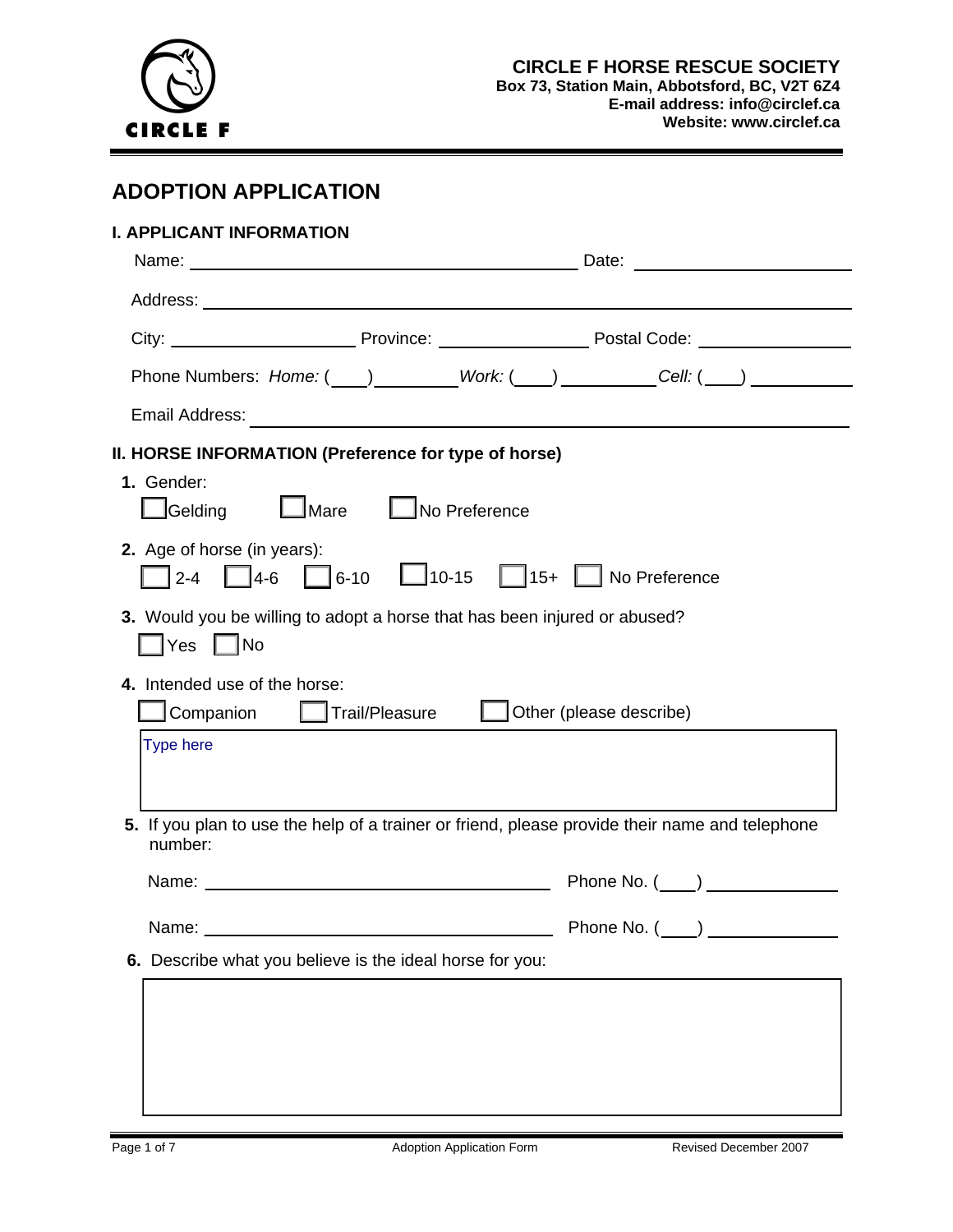

## **III. EQUINE EXPERIENCE**

| 1. Do you currently own any horses or have you owned horses in the past? Thes Tho<br>If so, when, for how long, and what types? |  |  |  |  |  |  |
|---------------------------------------------------------------------------------------------------------------------------------|--|--|--|--|--|--|
|                                                                                                                                 |  |  |  |  |  |  |
|                                                                                                                                 |  |  |  |  |  |  |
|                                                                                                                                 |  |  |  |  |  |  |
| │ Yes │ No<br>2. In the past five years, have you given away or sold any horses?<br>If so, please explain:                      |  |  |  |  |  |  |
|                                                                                                                                 |  |  |  |  |  |  |
|                                                                                                                                 |  |  |  |  |  |  |
|                                                                                                                                 |  |  |  |  |  |  |
| 3. In the past five years, have you had any horses in your care die?<br> Yes<br>∏No<br>If so, please explain:                   |  |  |  |  |  |  |
|                                                                                                                                 |  |  |  |  |  |  |
|                                                                                                                                 |  |  |  |  |  |  |
|                                                                                                                                 |  |  |  |  |  |  |
| 4. Who will be riding the horse?                                                                                                |  |  |  |  |  |  |
|                                                                                                                                 |  |  |  |  |  |  |
| Height:_______ft ______ in Weight: ______ Ibs Age: ______ years                                                                 |  |  |  |  |  |  |
| Level of Experience: Superinter Superinter Superinter Superior and Advanced                                                     |  |  |  |  |  |  |
|                                                                                                                                 |  |  |  |  |  |  |
| Height: ft _ _ in Weight: _ _ _<br>lbs<br>Age:<br>years                                                                         |  |  |  |  |  |  |
| Advanced<br>Beginner<br>Intermediate<br>Level of Experience:                                                                    |  |  |  |  |  |  |
| 5. Please describe your experience in handling, caring for, riding, and training of horses:                                     |  |  |  |  |  |  |
|                                                                                                                                 |  |  |  |  |  |  |
|                                                                                                                                 |  |  |  |  |  |  |
|                                                                                                                                 |  |  |  |  |  |  |
|                                                                                                                                 |  |  |  |  |  |  |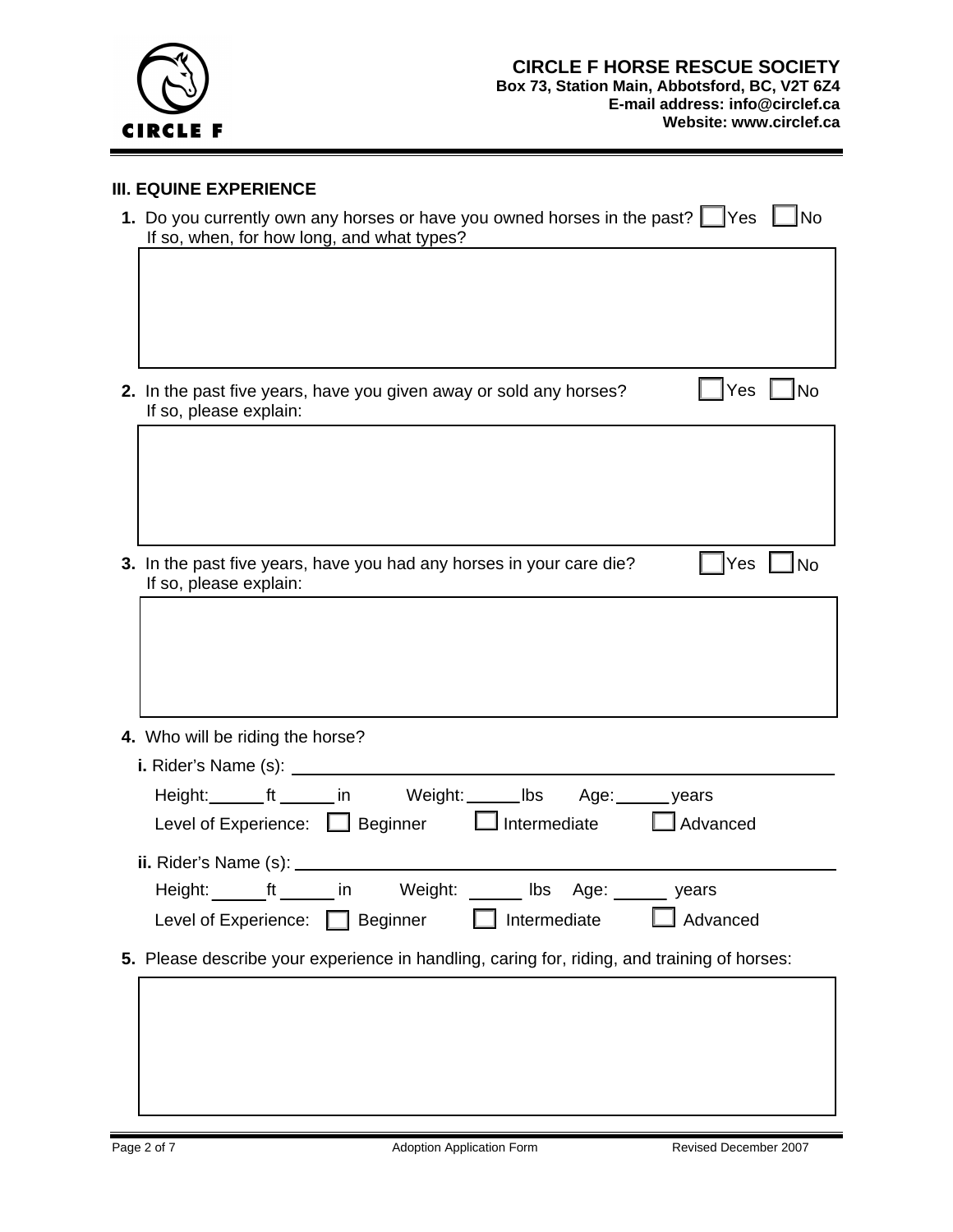

# **IV. EQUINE CARE – MEDICAL & NUTRITIONAL**

| 1. What do you intend on feeding your horse?                                                                    |  |  |  |  |  |  |
|-----------------------------------------------------------------------------------------------------------------|--|--|--|--|--|--|
|                                                                                                                 |  |  |  |  |  |  |
| 3. How often do you plan on having a veterinarian visit your horse? ___________________                         |  |  |  |  |  |  |
| 4. How often will your or do you plan on de-worming your horse? _________________                               |  |  |  |  |  |  |
| 5. How often will you or do you have your horse's teeth floated? _______________                                |  |  |  |  |  |  |
| 6. How often will you or do you inoculate your horse? __________________________                                |  |  |  |  |  |  |
| 7. How often will you or do you have your farrier trim? ________________________                                |  |  |  |  |  |  |
| <b>V. EQUINE CARE - FACILITIES</b>                                                                              |  |  |  |  |  |  |
| 1. Please provide the address of the facility where the horse will be kept:                                     |  |  |  |  |  |  |
| Province:<br>City:<br>Postal Code: 2000 Postal Code:                                                            |  |  |  |  |  |  |
| Is this a boarding facility? $\Box$ Yes<br> No<br>$\vert$ $\vert$ No<br>$\Box$ Yes<br>Is this private property? |  |  |  |  |  |  |
| 2. If this is not your own property, please provide the following information:                                  |  |  |  |  |  |  |
|                                                                                                                 |  |  |  |  |  |  |
|                                                                                                                 |  |  |  |  |  |  |
| 3. Describe the type of shelter the horse will have:                                                            |  |  |  |  |  |  |
|                                                                                                                 |  |  |  |  |  |  |
|                                                                                                                 |  |  |  |  |  |  |
|                                                                                                                 |  |  |  |  |  |  |
| 4. What size is the turnout area?                                                                               |  |  |  |  |  |  |
|                                                                                                                 |  |  |  |  |  |  |
|                                                                                                                 |  |  |  |  |  |  |
|                                                                                                                 |  |  |  |  |  |  |
|                                                                                                                 |  |  |  |  |  |  |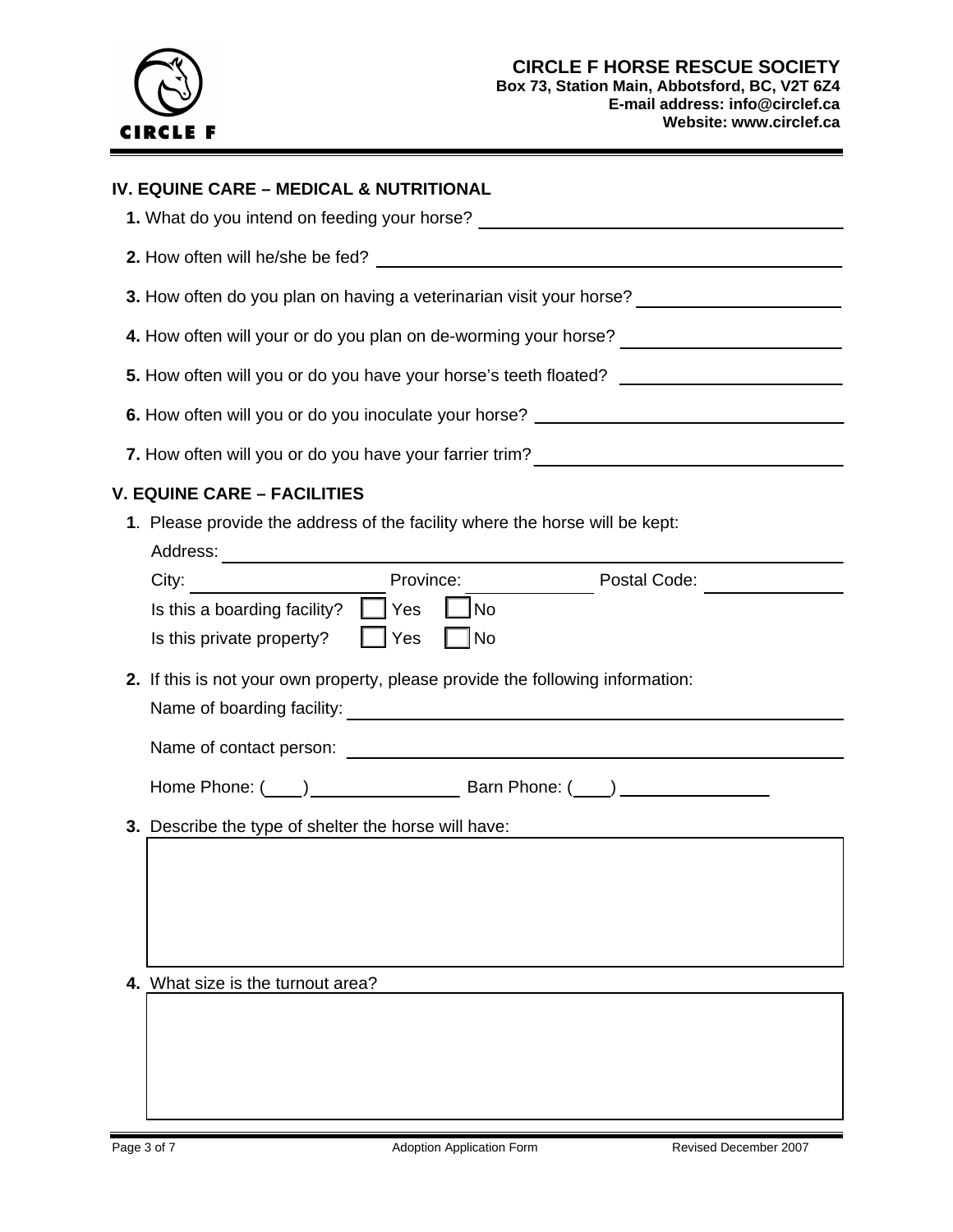

 **5**. What type of fencing encloses the turnout area?

 **6.** What length of time will the horse be turned out each day?

 **7.** How many other horses share the turn out area?

 **8.** Is there debris in the turn out area such as tree limbs, metal, glass, trash, other? (Please describe)

 **9.** Who will be responsible for the daily care of the horse?

| Is this person: $\Box$<br>Experienced | Somewhat Experienced | Inexperienced |
|---------------------------------------|----------------------|---------------|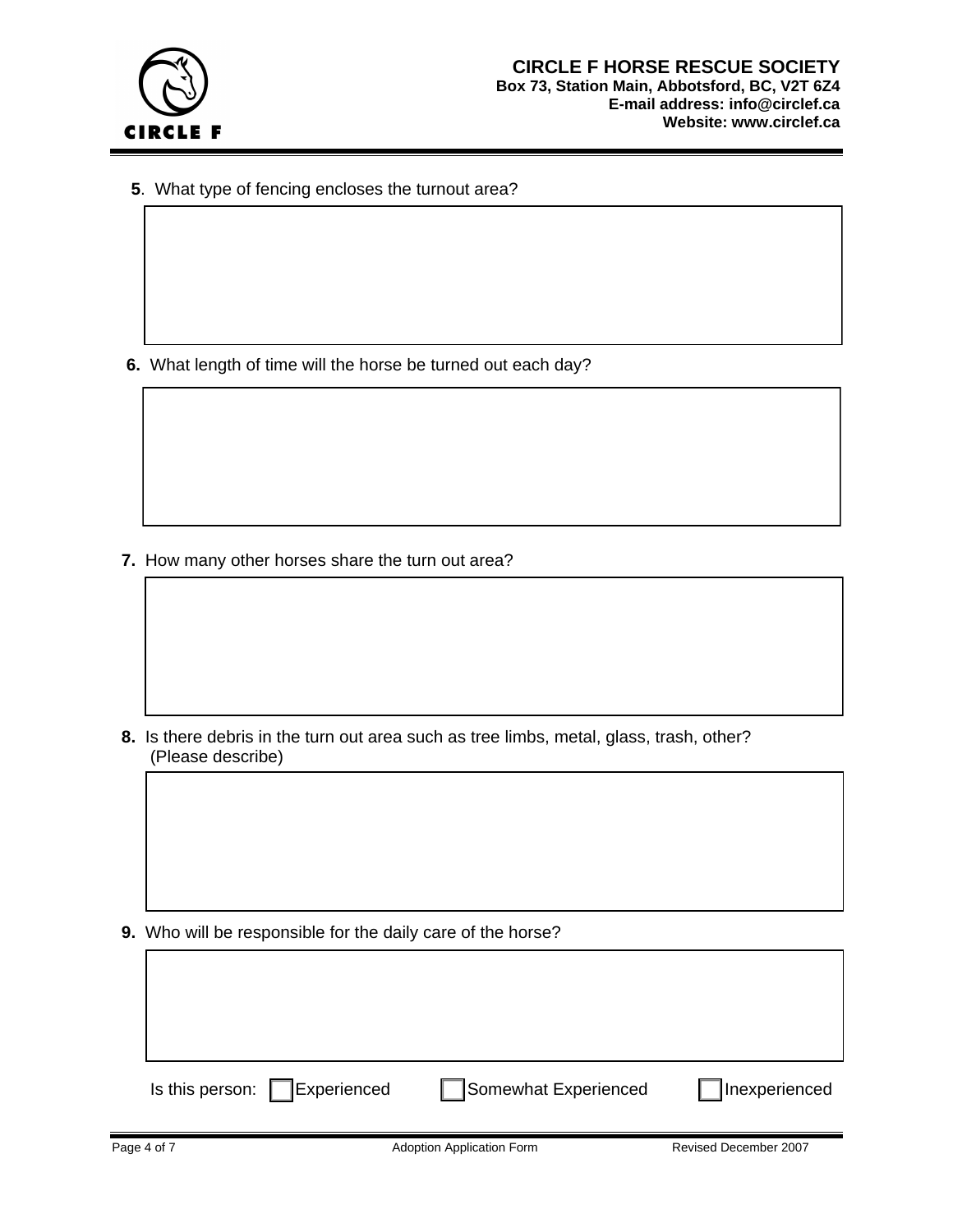

### **VI. REFERENCES**

 **1.** Personal References (Please do not use immediate family members): **i.** Name:

| Phone Numbers: Home: ( ) ________Work: ( ) ________Cell: ( ) ____________________ |  |                                                                                                                      |  |
|-----------------------------------------------------------------------------------|--|----------------------------------------------------------------------------------------------------------------------|--|
|                                                                                   |  |                                                                                                                      |  |
|                                                                                   |  |                                                                                                                      |  |
| In what capacity have you know this person?                                       |  | <u> 1989 - Johann Stein, marwolaethau a bhann an t-Amhair an t-Amhair an t-Amhair an t-Amhair an t-Amhair an t-A</u> |  |
|                                                                                   |  |                                                                                                                      |  |
|                                                                                   |  |                                                                                                                      |  |
|                                                                                   |  |                                                                                                                      |  |
|                                                                                   |  |                                                                                                                      |  |
|                                                                                   |  |                                                                                                                      |  |
|                                                                                   |  |                                                                                                                      |  |
|                                                                                   |  |                                                                                                                      |  |
|                                                                                   |  |                                                                                                                      |  |
| Email Address: <u>Communications</u>                                              |  |                                                                                                                      |  |
|                                                                                   |  |                                                                                                                      |  |
| In what capacity have you know this person?                                       |  |                                                                                                                      |  |
|                                                                                   |  |                                                                                                                      |  |
|                                                                                   |  |                                                                                                                      |  |
|                                                                                   |  |                                                                                                                      |  |
|                                                                                   |  |                                                                                                                      |  |
|                                                                                   |  |                                                                                                                      |  |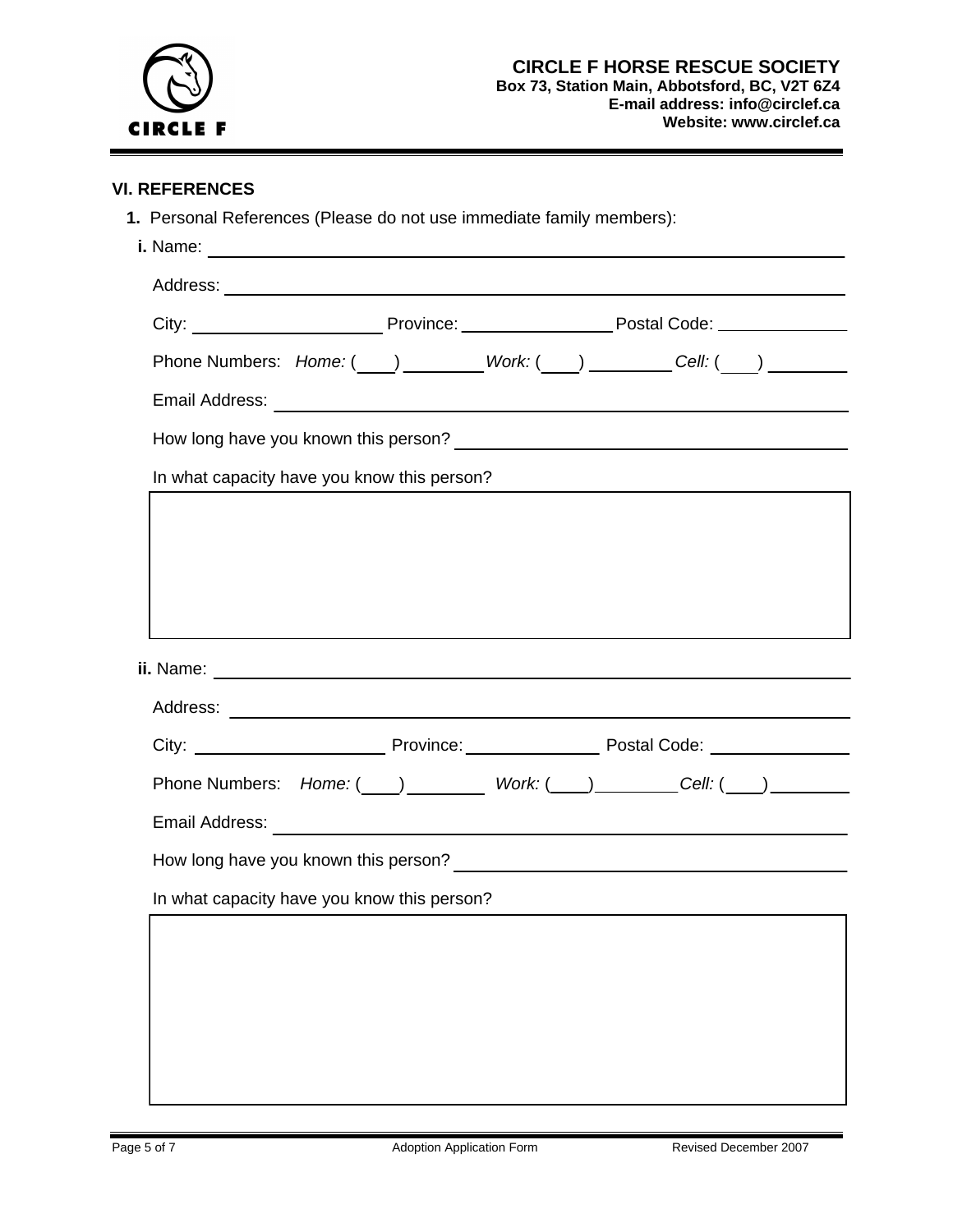

| Phone Numbers: Home: ( ) ________ Work: ( ) ________ Cell: ( ) ________ |  |                                                                                                                        |  |
|-------------------------------------------------------------------------|--|------------------------------------------------------------------------------------------------------------------------|--|
|                                                                         |  |                                                                                                                        |  |
|                                                                         |  |                                                                                                                        |  |
| In what capacity have you know this person?                             |  | <u> 1989 - Johann Stoff, deutscher Stoffen und der Stoffen und der Stoffen und der Stoffen und der Stoffen und der</u> |  |
|                                                                         |  |                                                                                                                        |  |
|                                                                         |  |                                                                                                                        |  |
|                                                                         |  |                                                                                                                        |  |
|                                                                         |  |                                                                                                                        |  |
|                                                                         |  |                                                                                                                        |  |
|                                                                         |  |                                                                                                                        |  |
|                                                                         |  |                                                                                                                        |  |
|                                                                         |  |                                                                                                                        |  |
|                                                                         |  |                                                                                                                        |  |
|                                                                         |  |                                                                                                                        |  |
|                                                                         |  |                                                                                                                        |  |
|                                                                         |  |                                                                                                                        |  |
|                                                                         |  |                                                                                                                        |  |
|                                                                         |  |                                                                                                                        |  |
|                                                                         |  |                                                                                                                        |  |
|                                                                         |  |                                                                                                                        |  |
| In what capacity have you know this person?                             |  |                                                                                                                        |  |
|                                                                         |  |                                                                                                                        |  |
|                                                                         |  |                                                                                                                        |  |